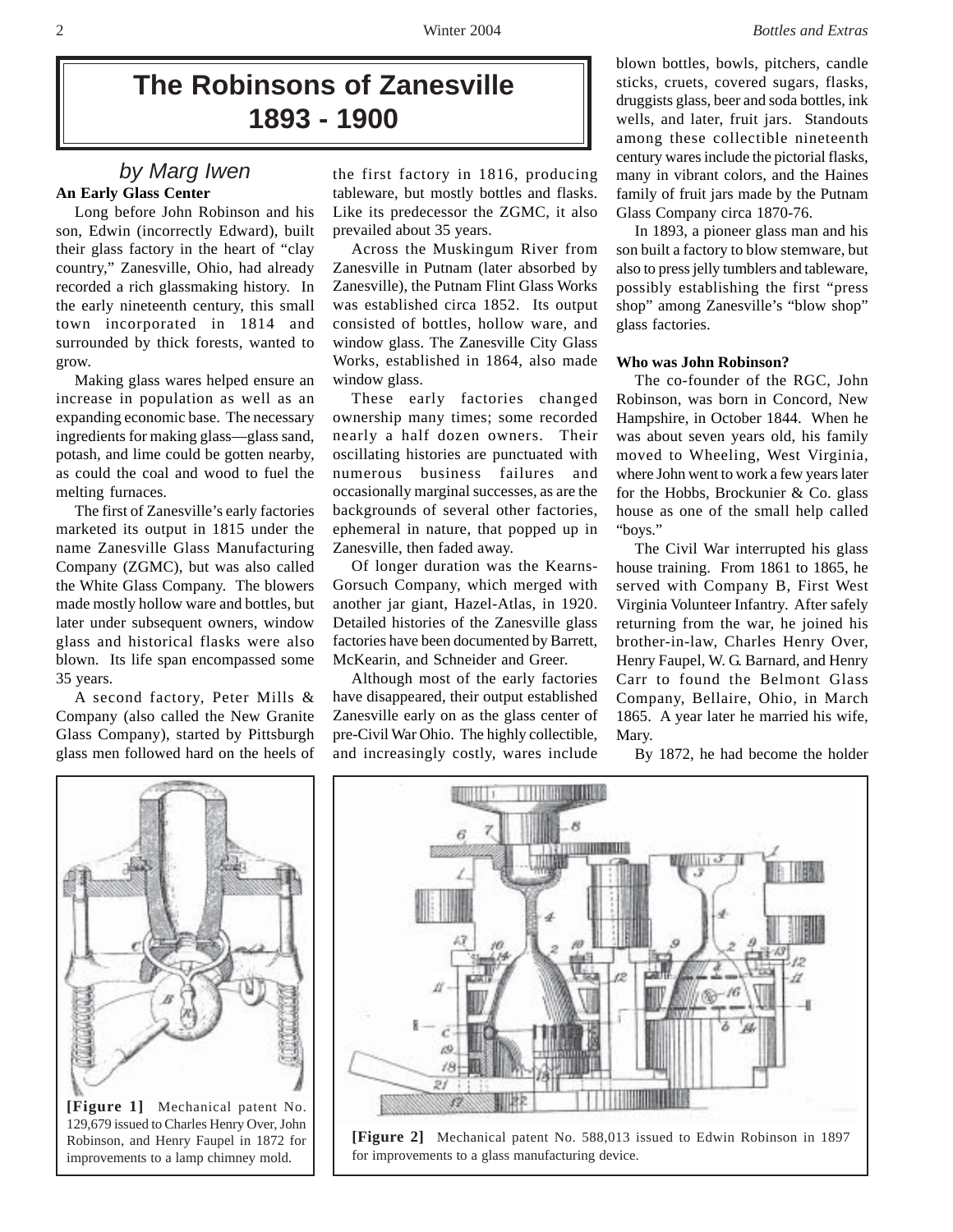

of patent No. 129,679 for improvements to a mold for lamp chimneys with Over and Faupel (Figure 1). Four years later he organized the Bellaire Goblet Company (BGC), Bellaire, Ohio with Over, Carr, Melvin L. Blackburn (holder of several design patents), William A. Gorby, and financier Judge E. G. Morgan. In July 1888, when the BGC moved to Findlay, Ohio, John Robinson became the factory manager.

He resigned his post with BCG soon after it was absorbed along with 17 other formerly independent companies into the U. S. Glass Company tableware combine formed in 1891, the larger of two tableware combines.

John and Edwin (aided by Melvin L. Blackburn and other investors) pooled their resources in 1893 to found their own glass factory, the Robinson Glass Company (RGC). John became the president and Edwin served as secretary-



**[Figure 4]** Ad showing the four-piece table set of each of the two earliest tableware patterns, No. 1, Fagot, Vera and No. 4, Robinson's Ladder (*CGL*, January 17, 1894).

treasurer. Both men held these offices throughout the seven-year life span of the company.

#### **Robinsons Built on the Muskingum**

The Robinsons located their factory on a free parcel of land in Fairoaks, South Zanesville, at the corner of Muskingum Avenue and Lincoln Street on the Muskingum River. In addition to the land, they received a \$5,000 cash start-up bonus (*China, Glass and Lamps* [*CGL*], August 2, 1893).

Both men settled near the factory. Edwin and wife, Ophelia, resided at 149 Muskingum Avenue, while John and wife, Mary, lived at 339 Putnam Avenue, a few blocks west of the factory.

The factory proper measured 80-feet x 80-feet with one 15-pot melting furnace and five annealing lehrs. The main building, a two-story structure somewhat larger than the factory, measured 80-feet x 120-feet. The factory site also supported a 50-foot x 100-foot stock house and a 40-foot x 75-foot batch mixing room. The buildings were constructed of corrugated iron fastened to a wood frame.

The office building, separate from the factory, comprised five rooms plus a sample room. It may have been constructed of brick, a building material commonly used in many glass factory office buildings of the period. Electric street cars carried the glass workers to within one block of the factory (*CGL*, August 2, 1893).

The Zanesville-area labor pool was sufficiently large to yield experienced glass workers. In 1890, the population of Muskingum County had swelled to 51,000; of that number 21,000 lived in Zanesville (Schneider, 1960). Many of the RGC glass workers descended from families who had been instrumental in developing the city's early glass industry. More workers may have come from the Pittsburgh and Wheeling areas.

Eight railroads provided service to Zanesville and the RGC, including the Baltimore & Ohio; Pennsylvania Railroad; Columbus, Shawnee & Hocking; Bellaire, Zanesville & Cincinnati; Cleveland, Canton & Southern; Cincinnati & Muskingum Valley; Cleveland, Akron & Columbus; and Zanesville & Ohio River (*CGL,* August 2, 1893).

When the Muskingum River, navigable to the Ohio River, was not too high, too low, or frozen, it afforded an important waterway for moving raw material to the factory and finished glassware to market.

Charles J. Gill, who had been the secretary at both the Belmont Glass Company, Bellaire, Ohio, and the Elson Glass Company, Martin's Ferry, Ohio, became the RGC's western sales representative; Richard E. Miller was named the southern sales representative.

In addition to its roadmen, the RGC placed wares with agents in major cities. The New York agent was Doctor & Company, 58 Barclay Street; in Philadelphia, George R. Reinhart at 619 Arch Street represented the RGC. In Boston, samples could be viewed at 898 Pearl Street.

The RGC turned out its first wares in September 1893, consisting of tableware, bar goods, and novelties, as well as private mold work. During 1895-96, private mold work included pressing No. 1200, Cut Block and No. 1201, Fandango for the A. H. Heisey Company, Newark, Ohio, whose own production was held up by



**[Figure 5]** Assorted forms of No. 90, Robinson's Puritan, Radiant Daisy (*CGL*, October 1894.)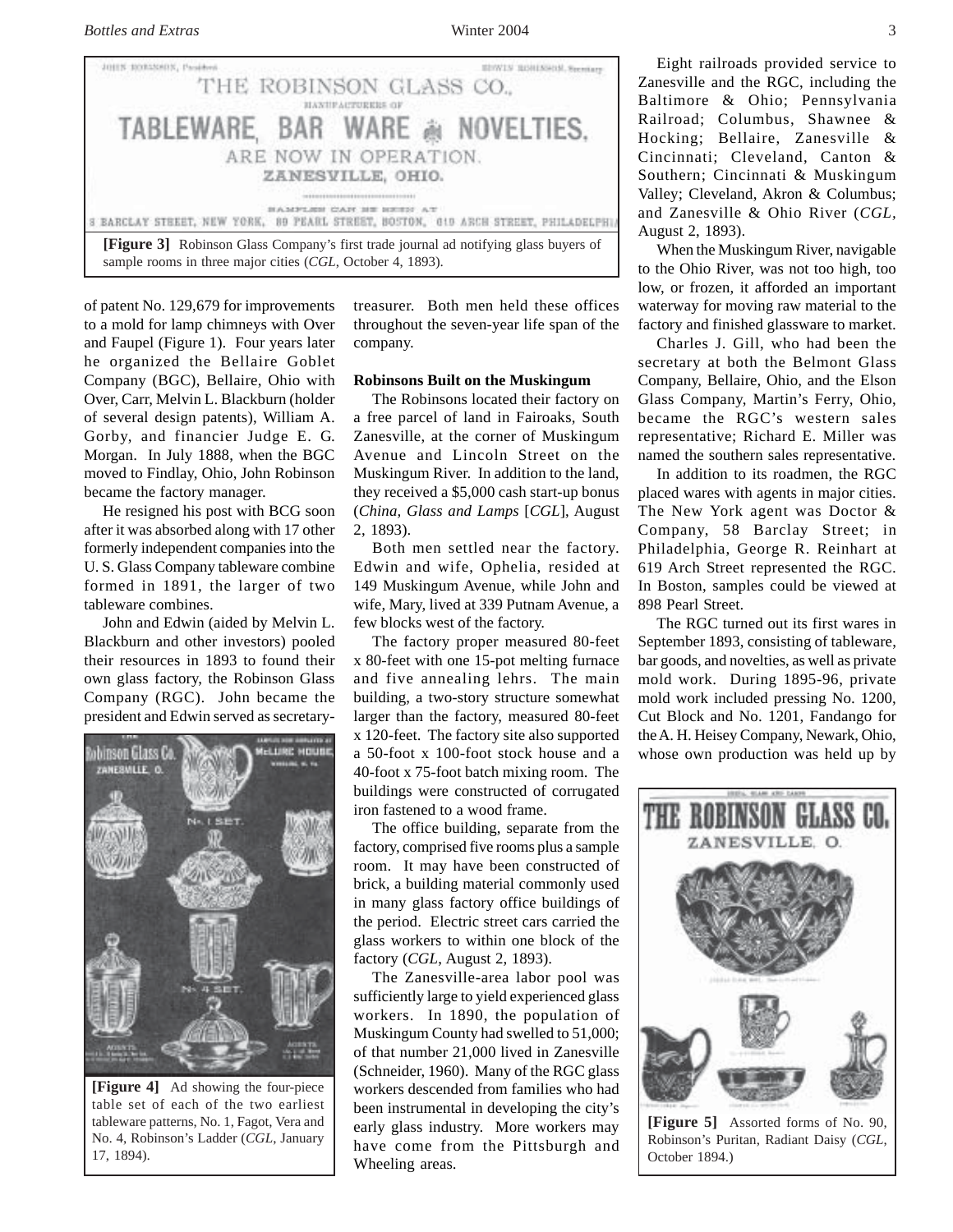



construction delays.

The RGC may have been chosen to make Heisey's glass because it was the tableware factory closest to Newark, and was reported to make good quality glass (Bredehoft, 2001; Felt, 1988). The RGC is " . . . in steady and successful operation and is turning out an excellent article...," wrote *CGL,* January 10, 1894. The same trade paper, in March 1896, cited the RGC for " ...the excellence of their glass and patterns that have largely increased their business during the present year."

Trade paper accounts suggest that Edwin Robinson acted as the RGC's "front man." He represented the company on frequent trips to Pittsburgh and at exhibitions and meetings, while his father, a seasoned glass house supervisor, oversaw the day-to-day operation of the factory. Edwin displayed the company's wares every January from 1894 through 1897 at the annual glass and pottery exhibition held at the Monongahela House hotel in Pittsburgh.

Besides his marketing ability, Edwin also proved himself to be a competent designer/inventor. He was granted mechanical patent No. 588,018, issued in 1897, for improvements to glassmaking machinery (Figure 2).

#### **Tableware Patterns Emerge**

The earliest trade journal advertisement for the RGC appeared in *CGL*, October 4, 1894, announcing the company's opening to manufacture tableware, bar ware, and novelties (Figure 3).

In January 1894, salesman Charles J. Gill showed Robinson's No. 1, also known as Fagot or Vera (Figure 4), and No. 4, Robinson's Ladder, at the McClure House hotel, Wheeling, West Virginia, an exhibition center for area glass factories (*CGL*, January 20, 1894). No. 90,

Robinson's Puritan or Radiant Daisy was added to the RGC lines in 1894 (Figure 5).

 In the following two years, new patterns produced by the RGC included: No. 125, Zanesville (Figure 6); No. 123, Weston (Figure 7); No. 129, Josephine's Fan (Figure 8); and Romola (Figure 9) as well as the No. 43 caster

set (Figure 10).

Edwin Robinson, accompanied by Richard Miller, visited the Union Glass Works (UGW), Martin's Ferry, Ohio, in late March 1896 (*CGL*, April 1896). This firm decorated glassware made by other factories that chose to decorate their wares. Whether Edwin Robinson actually contracted with the UGW to decorate RGC wares is not known.

Of the seven tableware patterns produced by the RGC, only No. 1, Fagot, Vera, No. 90, Puritan, Radiant Daisy, and No. 125, Zanesville were painted with ruby stain, then fired. Some patterns have been found with amber stain.

Collectors of RGC pattern glass find the Zanesville line with the widest array of decorations. In addition to staining, at least ten decorative combinations are known including: enameled five-merous flowers in blue, pink, and yellow; chrysanthemum-like flowers; pansies; and sundry floral sprays (Figure 11).

During the summer of 1896 the RGC actively advertised their line of jelly

tumblers (Figure 12). The company had joined a consortium composed of 20 individual factories specializing in jelly tumblers and common tumblers that had formed in Pittsburgh in January 1896. Commenting on the jelly tumbler situation, *Commoner & Glassworker*, February 15, 1896, opined, " ...the market seems to be too crowded and there is no demand at the increased prices." The news item named the Crystal Glass Company, Bridgeport, Ohio, as the only factory manufacturing jelly tumblers and plain tumblers that had not joined the combine.

Another trade paper, *Glass and Pottery World*, June 1896, reported the RGC tumbler output otherwise: "The Robinson Glass Company have their factory in complete operation again and are devoting their attention just now largely to jelly glasses preparatory to the large demand this summer from the large fruit crop. The prospects were never better for fruit, and prices and conditions for jelly tumblers and fruit jars are such that it is desirable for dealers to lay in stock early if they expect to be supplied with favorable terms."

Although the RGC continued to add new forms to the Josephine's Fan line during 1896, the company's January 1897 exhibit in Pittsburgh featured " ...new blown stemware, sherries, champagnes, julips [sic], cocktails, hot whiskeys, wines, cordials, and...tumblers engraved and etched" (*CGL*, January 13, 1897).

While the 1897 show spotlighted these blown forms, the RGC had previously advertised them in *CGL*, October 1894

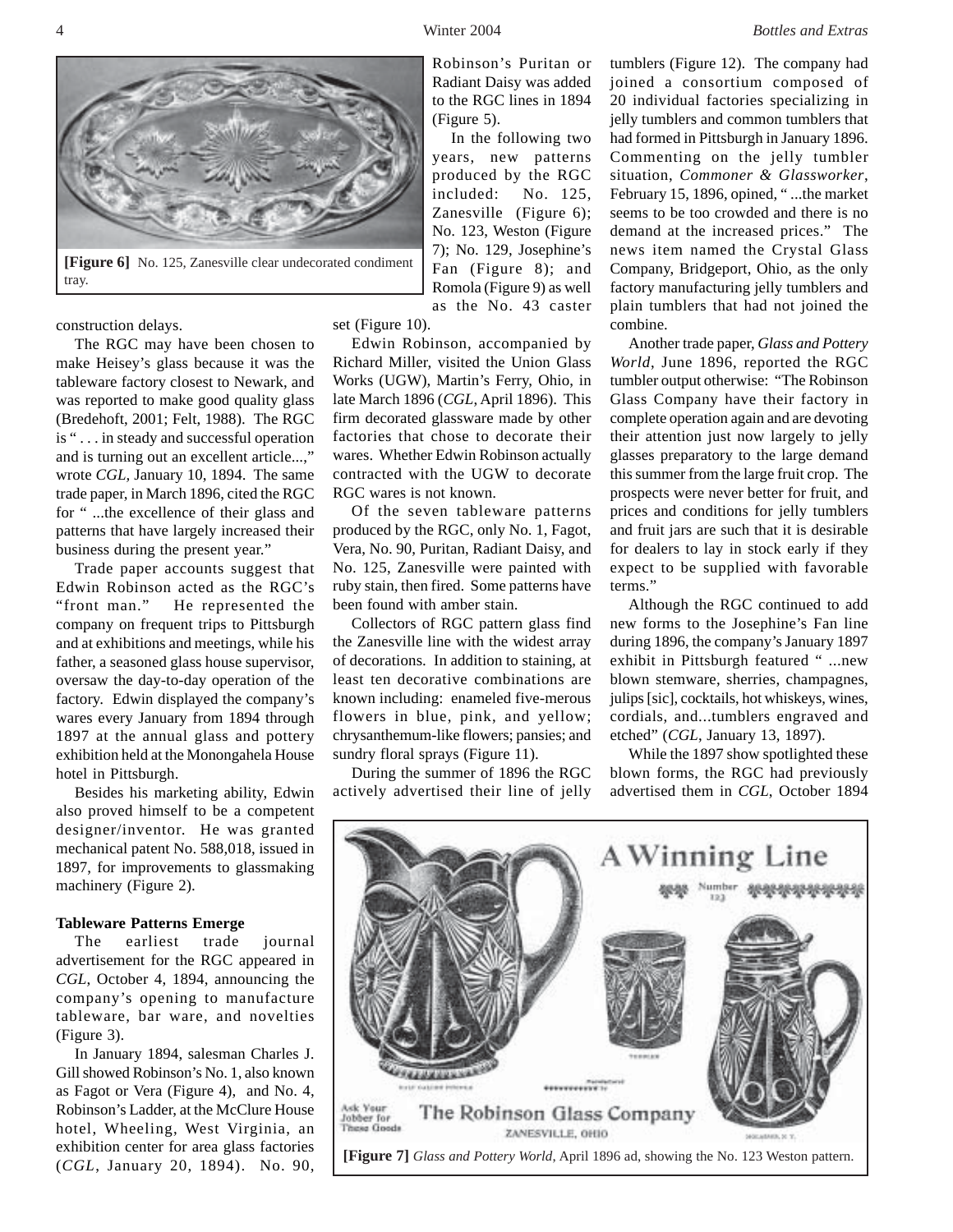

(Figure 13). The same advertisement urged buyers to "Write for prices and catalogue." One wag with a need to elucidate wrote, "Among new things promised for the near future are lines of hot whiskeys and cocktails—at least glasses to hold those beverages preliminary to their being absorbed into the human system" (*CGL*, October 3, 1894).

#### **The End Nears**

In February 1897, the RGC suffered a strike, idling the factory for nearly eight months. The union men objected to the new blowing machines for stemware that could be operated by one man instead of two, a move by the RGC to curb production costs. The new machinery

further threatened the livelihood of the highly skilled glass blowers (*CGL,* April 28, 1897).

The issue of wages as well as the installation of new blowing machinery may have contributed to the strike action. The July 28, 1897, *CGL* observed that Edwin Robinson had attended a wage conference between the National Association of Manufacturers of Pressed and Blown Glassware (an organization of managers) and the American Flint Glass Workers Union (AFGWU).

Although records at the Toledo, Ohio, headquarters of the AFGWU do not name the RGC workers as belonging to an affiliated local, they may have been members of AFGWU Local 95 or AFGWU Local 119, both already



**[Figure 9]** Left: Ad showing forms of the Romola pattern made in 1895-96. Right: Romola high standard covered compote.

organized in Zanesville before the RCG started up.

How the strike was finally resolved was not reported, but the factory had resumed operation by October 30. *Crockery and Glass Journal (CGJ*) January 27, 1898, commented: "The men returned to work—all that were needed—with the understanding that a man, not a boy, would operate the machinery."

(With the advent of greater mechanization in glass factories, labor leaders urged cooperation and flexibility, so that all concerned with the glass industry might benefit. Dennis Hayes, a Zanesville native, became president of the Glass Bottle Blowers of the United States and Canada union beginning in 1896. He served until his death 21 years later. John A. Voll, also born in Zanesville, succeeded Hayes as president, serving until his death in 1924 [Barrett, 1997]. These men were concerned with many humanitarian as well as industry-wide issues, including child labor in the glass factories, exposure to harmful chemicals, loss of jobs due to the automatic bottle blowing machine, and managing the summer stop.)

In addition to the labor troubles that plagued the RGC, Harry Northwood, founder of the Northwood Glass Company, sued the RGC in 1897, alleging infringement on mechanical patent No. 369,296 that he had obtained in 1887. Harry had improved a device to crimp the rims of glassware in the mold. The crimping device, mechanical patent No. 327, 406, had originally been patented in 1885 by Harry's father, John Northwood I, residing in Briarly Hill, Stafford, England. He had assigned this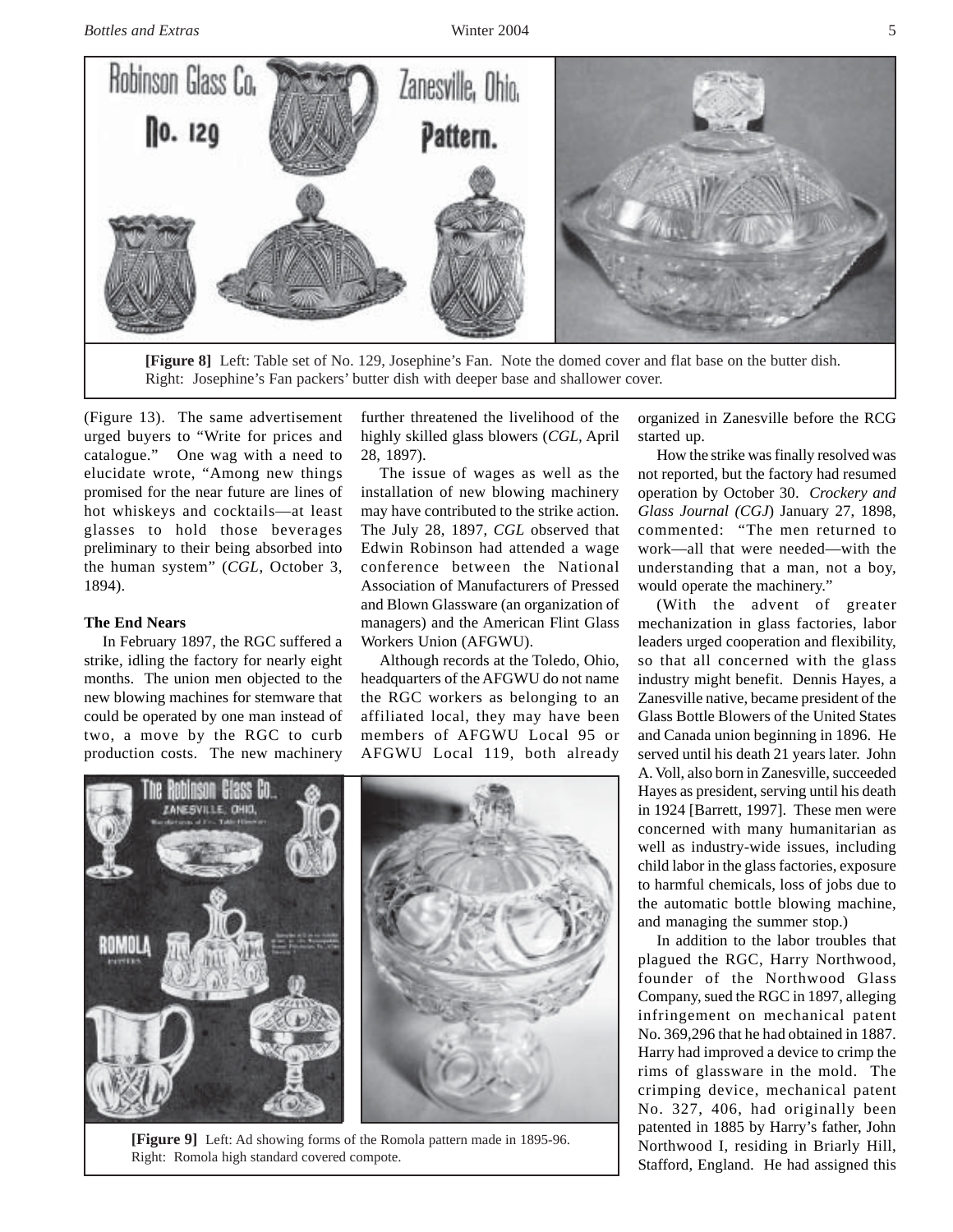

set in a glass holder with a metal handle.

patent to his son while Harry lived in Bridgewater, Pennsylvania (Figure 14).

During May 1897, *CGJ* divulged that Edwin Robinson was busily gathering information to defend the company in the patent infringement suit. Minnie Watson Kamm stated she did not know how the suit was resolved, but that "...others at once began to crimp their rims in the mold adding greatly to the attractiveness of pressed pieces (Kamm-Wood, 1961).

The RGC minority stockholders hired receiver E. E. Bagley to represent them in 1899, alleging that the RGC management threatened bankruptcy "to dispose of goods and stock at needless sacrifice" (*CGJ*, March 30, 1899). A week later the court dismissed the receiver because the stockholder's allegation could not be confirmed.

With the original officers still in charge, the RGC board of directors voted to start up again following the summer stop (*CGJ*, June, 15, 1899). However, during the summer of 1899 Edwin Robinson already had voted in favor of becoming part of a tableware combine. "Edwin Robinson of Zanesville, O., was a looker-on at the combiners meeting in Pittsburgh last week, and favors a pooling of interests," reported *CGL*, July 20, 1899.

The National Glass Company (NGC), a tableware combine or trust, was formed in November 1899. Following an appraisal, the deeds of joining factories were turned in to the attorneys in charge of NGC legal transactions. In all, 19 formerly independent firms joined the second largest tableware combine. The NGC absorbed the RGC on November 1, 1899, as Factory No. 16, and changed the name to the Robinson Glass Works. (The NGC numbered its member factories, while the U. S. Glass Company assigned letters to its factories.)

Probably little, if any, glassware was produced at this factory after the merger. The NGC announced that the Robinson Glass Works would not operate in 1900, and began moving equipment and molds to other factories now under its control.

Equipment was moved to National's Royal Glass Works (Factory No. 18), Marietta, Ohio, along with at least ten Puritan, Radiant Daisy pattern molds. Molds for the Romola pattern went to the Model Flint Glass Works (Factory No. 11), Albany, Indiana, in 1901. Teal (1997) reported that the RGC had produced at least 76 different forms in this pattern.

The NGC also shipped molds for the No. 129, Josephine's Fan pattern to its new factory in Cambridge, Ohio, built in 1901-02, to be continued there as Cambridge's No. 2504 Ware in 1903. This pattern was also produced at the Ohio Flint Glass Works (Factory No. 14), Lancaster, Ohio, in 1902.

The McKee & Bros. Glass Works (Factory No. 12), Jeanette, Pennsylvania, received molds for No. 125, Zanesville and continued the line in 1902. The Ohio Flint Glass Works made No. 123, Weston as well as No. 129, Josephine's Fan in 1902.

Addison Thompson, secretary of the NGC, traveled to Zanesville in 1902 to investigate reopening the RGW. The factory building had remained in satisfactory condition, and could have been supplied with adequate fuel and raw materials; transportation links continued to be excellent. Thompson never did reopen the factory, and in 1904, the roof caved in. (The NGC itself foundered and fell into receivership in 1907, and was completely defunct by 1910-11.)

Plans to revive the old RGC factory surfaced once more during the summer of 1906. The August 4, 1906, *CGL*



clear/frost spooner with enameled five-merous blue flowers. Bottom Right: No. 125, Zanesville frosted tumbler with enameled floral spray and clear condiment tray in background.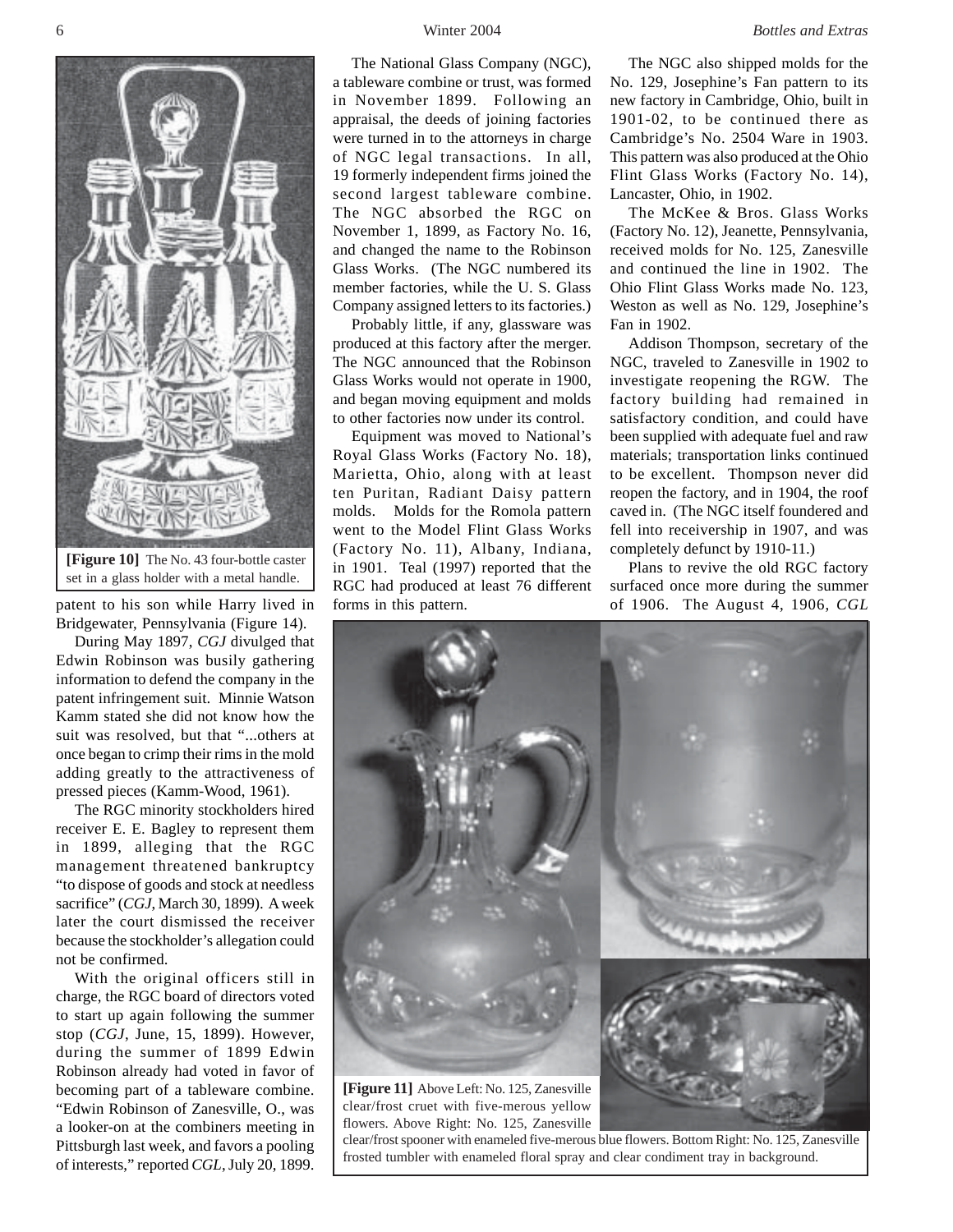

**[Figure 12]** Summer 1896 ad urging purchase of jelly tumblers (*Glass and Pottery World*, June 1896).



disclosed: "According to a local exchange, there is some prospect that the old Robinson flint glass works will once more become one of Zanesville's producing manufactories. The matter of starting a factory for the manufacture of lamp chimneys to be operated by the AFGWU has been discussed, and a committee has been appointed to look into the matter..." Before further action could be taken, the factory burned to the ground that same year.

## **The Robinsons Move On**

Following the 1899 merger, John Robinson became an employee of the NGC in 1900, working for the combine at several locations. He first accepted the manager's job at the West Virginia Glass Works (Factory No. 19), Martin's Ferry, Ohio. He left that position and worked as the superintendent of the Crystal Glass Works (Factory No. 4), Bridgeport, Ohio, in 1901-02.

By 1903, he had moved to Rochester, Pennsylvania, where he managed the glassware manufacturing department of the H. C. Fry Glass Company for about 12 years. (This company made a variety of fine glass including cut glass, oven and kitchen ware, and Fry Foval.)

When John was about 60 years of age, he and his wife moved in with Mrs. Anstis Gordon, 409 Adams Street, Rochester. In early January 1915, he suffered a stroke and died on January 27 at age 70. Funeral services, attended by many co-workers, were held in the home of Mrs. Gordon. Later he was interred in Bellaire, Ohio.

Other men named John Robinson appear in glass literature of the same time period. As far as is known, John Robinson of the RGC never used a middle initial, but at least two others with the same first and last name did.

After the RGC closed its doors, Edwin Robinson also worked for the NGC, becoming the superintendent of the Fairmont Glass Works (Factory No. 1), Fairmont, West Virginia. The *CGJ* (May 31, 1900) placed him in Mannington, West Virginia in May 1900 where a glass factory reportedly was planned, but probably never built.

In June 1900, Edwin represented the Fairmont Glass Works at the NGC's superintendent's meeting on June 6 in Pittsburgh. He was still residing in Fairmont, West Virginia, in 1915. At this time he may have been employed by the